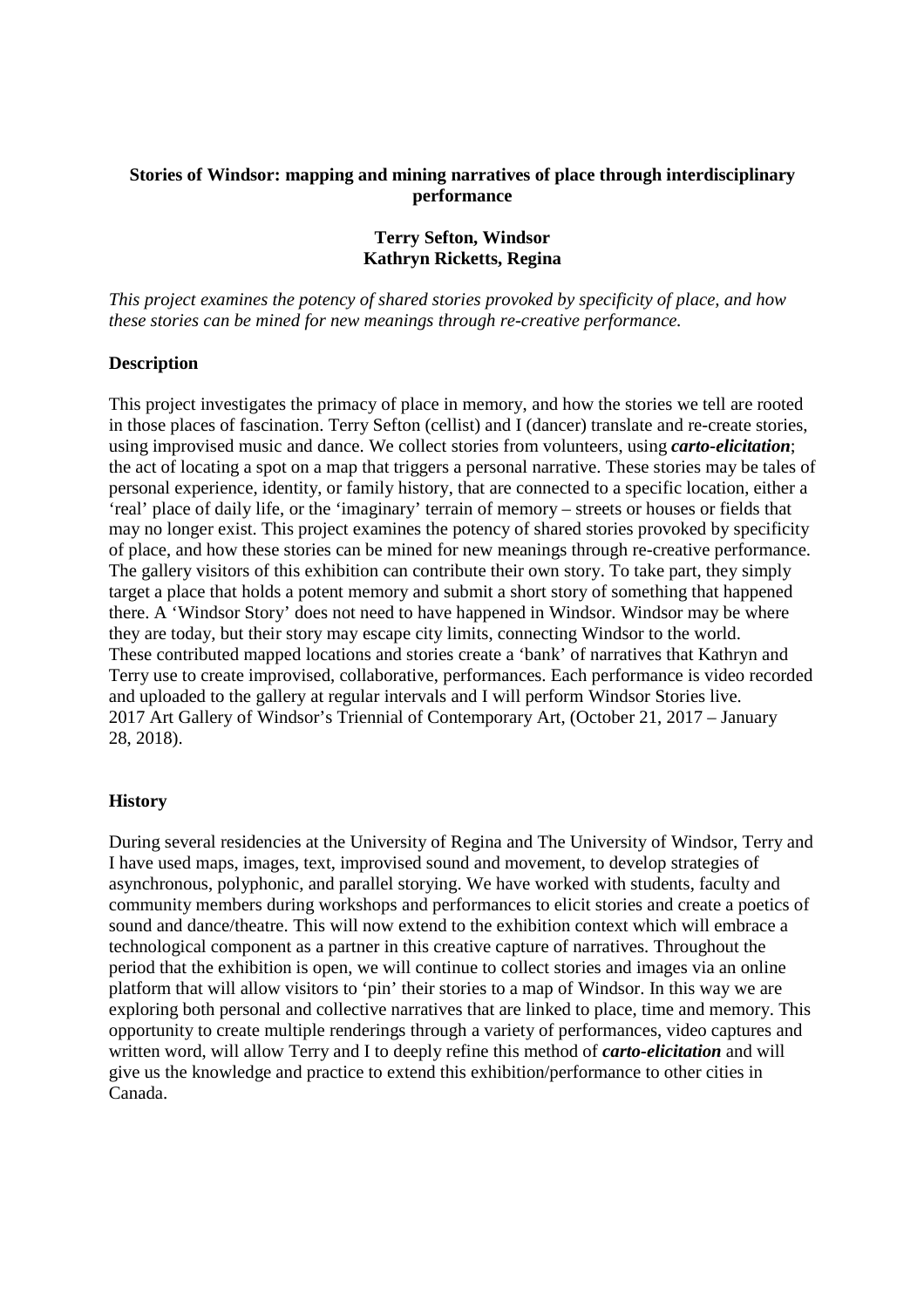# **Impacts and Benefits**

Through this process of mapping and mining stories we participate as anthropological performers in celebrating the social fabric of Windsor.

By collecting and creatively retelling these stories both in live performance and through video capture we will remind both the residents and the visitors of Windsor that narratives are embedded in place and surface in the sharing. We propose that this is not only a celebratory event within the context of Windsor's Triennial initiatives but also a community building event as we understand the potency of stories as a trigger to ignite and share more stories. This is built into both the dynamic structure of the exhibition and the performance as the length of this exhibition allows for the stories to accrue and be archived. 5 performances in addition to many open rehearsals and pop up performances will ensure a dynamic aspect of growth and accumulation of narratives for Terry Sefton and myself to perform and archive in the form of video capture displayed in the Windsor Contemporary Art Gallery.

# **Future Prospects**

Terry and I hope to be able to extend this form of capturing and igniting a community through improvisational interdisciplinary performance to other locations. Windsor will provide us with the knowledge and expertise in both transferring the local stories through performance as well as capturing them and presenting in the form of video capture. This Form will then be easily transferrable to other locations and we hope to continue this work as we explore a variety of cities and towns in Canada with stories yet to be told in this unique way.

#### **Community Building**

Being Part of this project will allow us to interface with many other artists who are also participating in the triennial exhibition and to interface with gallery visitors over an extended period of time. Within the range of contexts: open rehearsals, pop up performances, durational performances, Art Talks and formal captured performances we will develop and extend our performative language. We will also be contributing to the formal catalogue to be published during the exhibition by way of a co authored essay which will lay bare our processes and our thoughts around the power of narratives embedded in place.

# **Practicalities**

The exhibition component of this project will comprise of two video screens, one that will collect stories offered by visitors in the gallery which are 'pinned' to a digital map. The second screen will play the recorded performances of these stories re interpreted through improvisational dance/theatre and cello.

I will be visiting Windsor 4 times throughout the Fall and Winter and will work with Terry in the Studio to record performed stories to upload onto video screen number two as well as to perform live in the gallery where we couple our performances with conversations with audience members around our process and the power of shared stories as triggers, and the re telling of stories through creative and performative languages. The budget will reflect these 4 visits in the form of airfare.